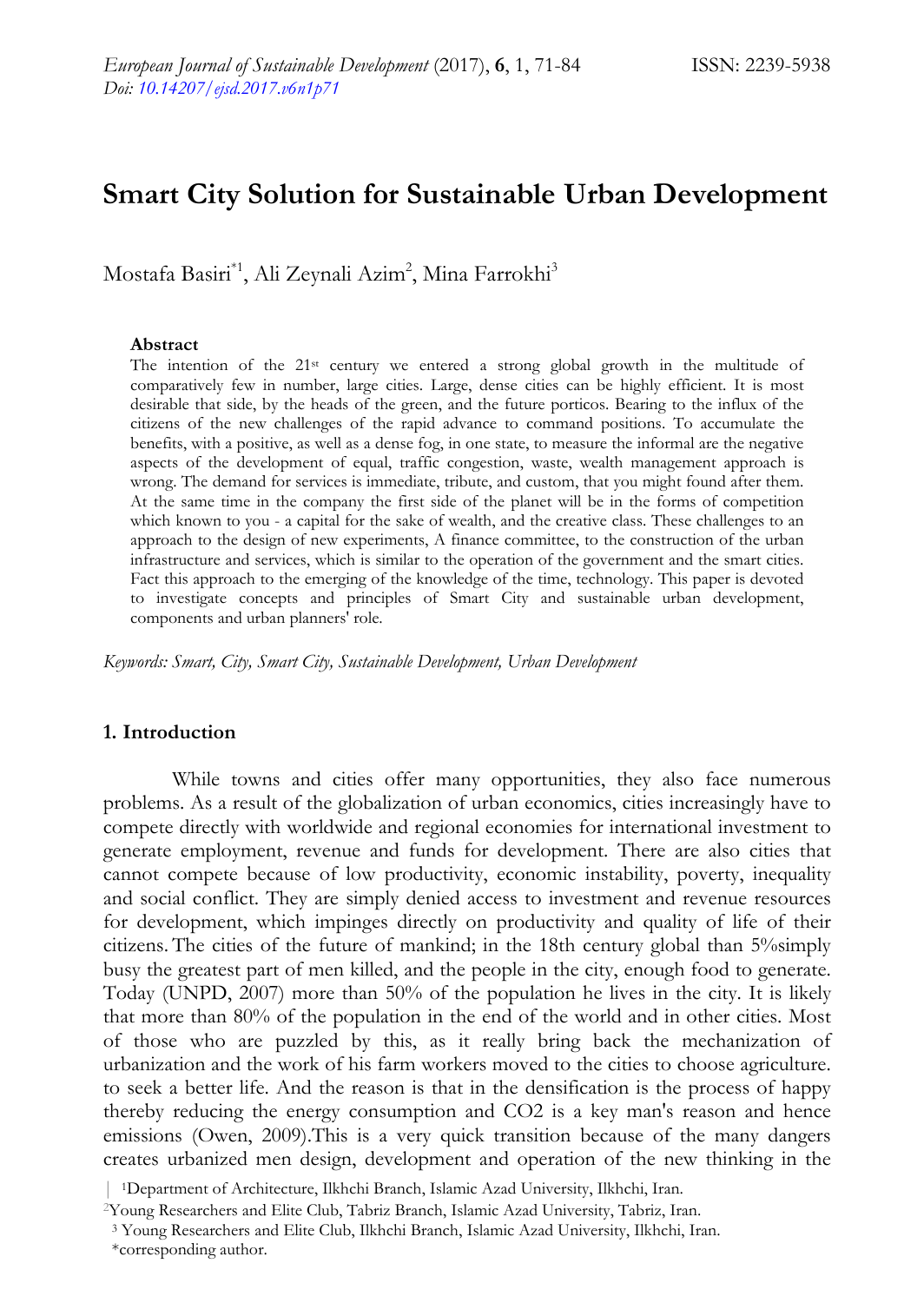cities of the mover, responsible for different professions - architects, urban designers and planners transportation come, utilities, social science, and the counsel of the environmental public knowledge of finance, municipal government, most recently information technology. Information Systems singular so many parts to deal with, not, indeed, in the which he was almost to the wire integration between the communities. In 2010-2011 professional groups, Collaborative Urban Systems (USC, 2011), that is to say, there was formed to develop is to rank among the cooperation. In the last two decades, the concept of "smart" has become more in places of scientific literature of the people, and international organizations. To this the cities are thought to be reason for this is why it is important to recognize the elements future. The reasons for the economic and social life to play a role in the cities of the first worldwide, and how vast is the impact on the environment (Mori and Christodoulou, 2012).According to United Nations Population Fund marked the year 2008More than 50 percent of all the nations, the figure of 3.3 billion in the urban areas70 percent is expected to rise in 2050 (UN, 2008). In Europe, 75 percent To 80 in the number of professionals and the population already lives Proin sit amet2020. The weight percent of the urban areas, as well as a global phenomenon is confirmed diffusion of megacities in Asia, more than 20 million people of Latin America, of Africa (Albino, et al, 2015). As a result, the most important are the power of now, shall be consumed in the cities of the world, contributing to their own economic importance, but and environmental effects and poor. Between the United States consumes 60I feel it, and 80 percent of the industry worldwide are responsible for most of the portion of GHG emissions (UN, 2008). However, the lower urban density, Lorem more electricity is consumed byCO2 emissions per capita drop to increase the density of urban areas (Hammer et al. 2011).

# **2. Smart City**

Many definitions of smart cities exist. A range of conceptual variants is often obtained by replacing "smart" with alternative adjectives, for example, "intelligent" or "digital". The label "smart city" is a fuzzy concept and is used in ways that are not always consistent. There is neither a single template of framing a smart city, nor a one-size-fitsall definition of it (O'Grady and O'Hare, 2012). Not the new phrase Smart Cities. As to the origins of the Smart Growth (Bollier, 1998)for the movement of the late 1990s and the new urban plan of the author of laborites. Portland, Oregon, seem to be an example of Phaedrus Growth (Caldwell, 2002). The phrase is taken from several companies lorem 2005 (Cisco 2005) (IBM, 2009) application of complex urban infrastructure competition information systems, such an operation is completed structures, none at all, the distribution of electrical, water, and well-being. And when it comes to strives to be no reason for it is near, in the form of innovation, development, and operation states to plug in electric vehicles deployment services(Portland, 2011).But cities bring with them serious challenges. Globally, high urban density seems inevitably to lead to problems including traffic congestion, energy supply and consumption issues, escalation of greenhouse gases emissions(UNEP, 2012), unplanned development, lack of basic services, dramatic increase in waste disposal needs, and increases in crime and antisocial behavior(Edward, Glaeser, 1999). The political and social need to combat these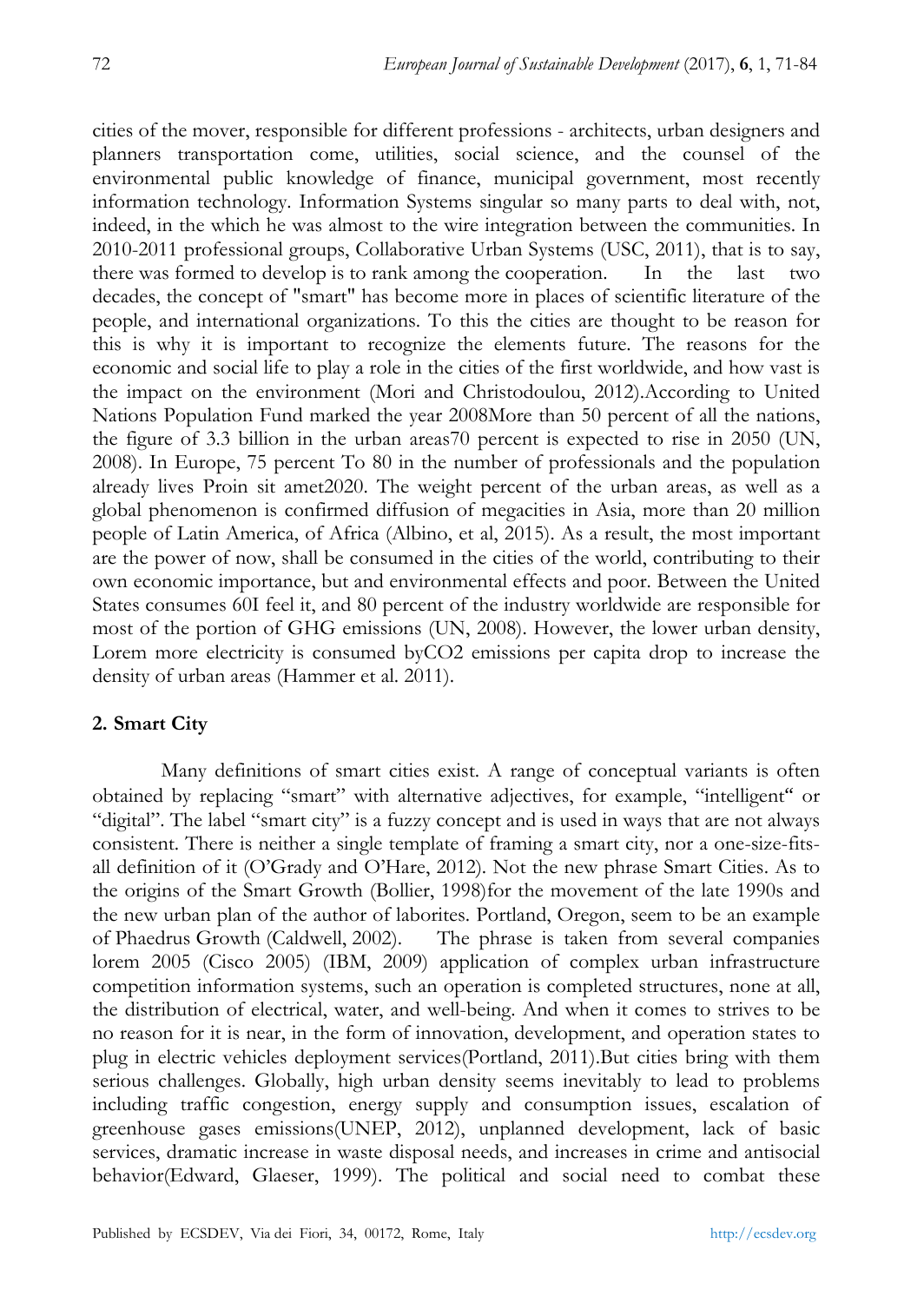problems (in particular, the rise of environmental concerns, as climate change worries become ever present), combined with the obvious potential for a lucrative market for technology and telecommunications companies developing digital and networked solutions (Lilian, 2015), has given rise to the buzzword concept of smart cities (Dameri, Cocchia, 2013).This idea has been subsequently eagerly leapt on by national and municipal political leaders, major global tech corporations, and international institutions and organizations alike(Lilian, 2015). When a city of the future is defined as "a community that is run on networked information providing integrated services" (Cisco), it's only part of truth, a small part of the whole truth. We need to tackle a sustainable future community in all the possible complexity and wholeness, timely identifying all sorts of confusion, misrepresentation, misunderstanding, commercial propaganda, empty promises, partialities, or even a new type of "brainwashing": "green washing" or "smart washing". Being a place where the virtual and the real meet, merging into augmented urban reality, a Smart City is emerging a structured organic whole, single urban entity, completeness, totality, and integral unity of is parts, components, constituents as technologically, socially, and economically integrated/connected urban eco systems. Now what is not a smart city, all what is only a part of a true smart city; namely: It is not a conventional city/metropolis/urban center It is not a digital city or wireless city

 It is not an ecological city or green city or ecologically healthy city or quality urban system It is not an intelligent city or knowledge city or social intelligence city or creative city It is not a network-based smart + connected community It is not a city with a smart community It is not a city with a smart environment It is not a city with a smart economy It is not a city with a smart transportation It is not a city with smart utilities and energy systems It is not a city with smart education

It is not a city a smart public safety It is not a city with smart buildings It is not a city smart healthcare It is not a city with smart public administration It is not a city with business parks It is not a city with innovation clusters

 It is not public administration/authorities that deliver innovation services and infrastructure, based on information and communication technologies It is not a city with a smart economy; smart mobility; a smart environment; smart people; smart living; and, finally, smart governance

It is not a city just with smart Transportation, Utilities, Healthcare, Education, Public Safety, or Building Systems Management. (Abdoullaev, 2011)

So, if the government is striving to advance ecological infrastructure, smart utilities, smart transport, smart buildings, smart economy, smart government, smart environment, smart lifestyle, or smart communities, in the fragmented costly ways, without an integrated, holistic regional/urban planning, it's hardly about a true smart city.

#### **3. Smart City Characteristics**

In order to enable this to happen, a number of key characteristics are required:

• The city will be instrumented to allow the collection of increasing amounts of data about city life;

• The data from different sources and city systems will be available to be easily aggregated together to gain far greater insight into what is going on in the city;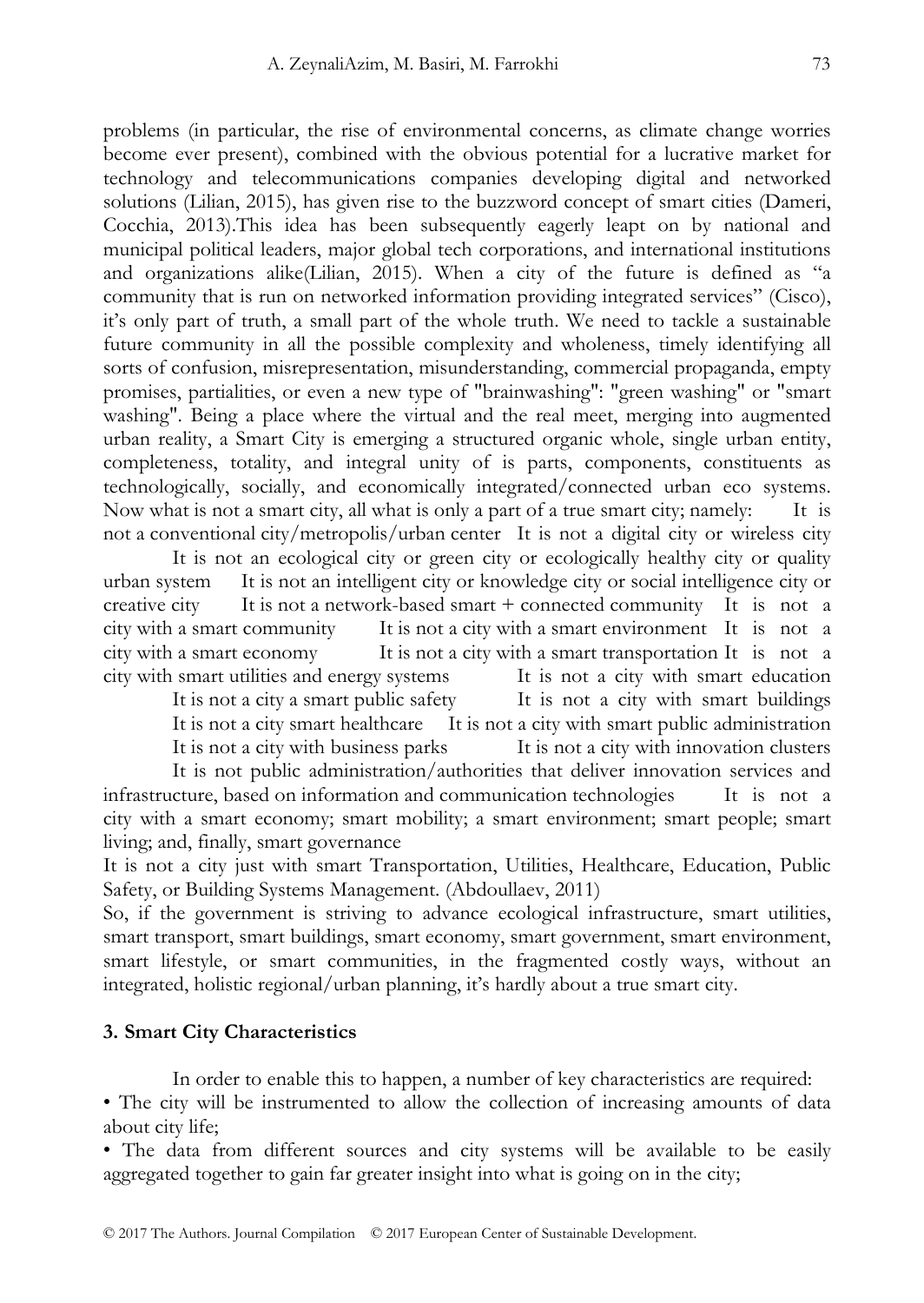• The data will be easily presented in a variety of formats, dependent on the context and the person or technical system needing it, allowing it to be visualized and accessed more easily, thus making it much more useful;

• Detailed, measureable, real-time knowledge about the city will therefore be available at every level, so that it can be easily accessed by whichever person or technical system would be able to use it to help fulfill their role or achieve their goals, within the context of the overall effective functioning of the city;

• In addition, analytics and decision-making systems will be used, so that this knowledge can be used effectively, both by city managers and planners, and by the citizen, to support real time decision making and enable effective actions to be identified that will enable future requirements to be met;

• The city will also be automated, to enable appropriate city functions to be delivered reliably, and effectively, without the need of direct human intervention;

• The city will have a network of collaborative spaces, to enable dynamic communities that will spur innovation and growth and enhance citizen well-being; and

• The continual interaction between the physical and digital worlds enables the decision making processes to be much more open and inclusive, so that citizens, policy makers and businesses can work together effectively to manage the life of the city for the benefit of all.(ISO, 2014)

# **4. Benefits of Smart City**

The application of information technology in Smart Cities can produce various benefits:

• Reducing resource consumption, notably energy and water, hence contributing to reductions in CO2 emissions (NYC, 2007).

• Improving the utilization of existing infrastructure capacity, hence improving quality of life and reducing the need for traditional construction projects (Stockholm, 2006).

• Making new services available to citizens and commuters, such as real-time guidance on how best to exploit multiple transportation modalities.

• Improving commercial enterprises through the publication of real-time data on the operation of city services (Singapore, 2011).

• Revealing how demands for energy, water and transportation peak at a city scale so that city managers can collaborate to smooth these peaks and to improve resilience (Peterborough, 2011).

These approaches have become feasible as a result of recent progress in technology:

• The widespread use of digital sensors and digital control systems for the control and operation of urban infrastructure. These include traffic sensors, building management systems, digital utility meters, and so forth.

• The growing penetration of fixed and wireless networks that allow such sensors and systems to be connected to distributed processing centers and for these centers in turn to exchange information among themselves.

• The development of information management techniques, specifically standardized semantic models, that allow the low-level information to be interpreted by the processing centers and that allow these processing centers to interpret each other's information.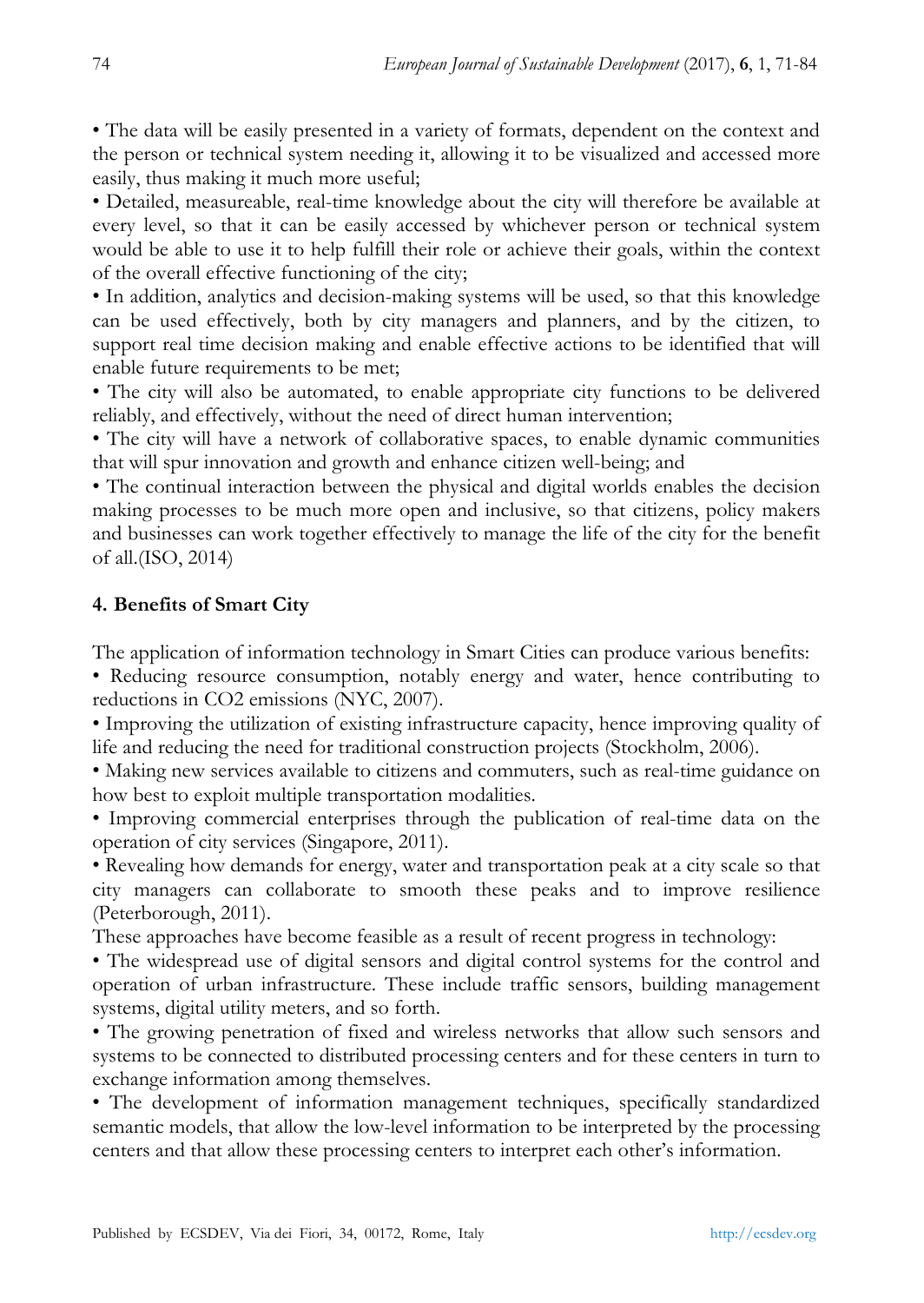• The development of both computing power and new algorithms that allow these flows of information to be analyzed in near "real-time" in order to provide operational performance improvement and other insights. These developments allow municipal governments to coordinate the operations of their multiple agencies in somewhat the same way that medium and large-scale commercial enterprises have operated since the 1980-90s.

# **5. A conjuncture of four forces for Smart cities**

# 1- Urban futures

The history of cities has shown that the social, economic and spatial structure of cities reflects their underlying production systems. Although the inertia of physical structures impedes quick transitions within the physical space, it does not hinder utopian visions about the ideal future city from running in a'fast-forward' mode. These visions connect the future of cities with a lavish utopia of a forthcoming mechanized age, inspired by the latest developments in science and industry. The first ones appeared in the late 19th century, (Angelidou, 2015) but they gained popularity from the early 20th century and on The first coherent ideas about the future of society, economy and urban settlements under the effect of the advancing technology appeared in the 1850s. The most wellknown one is the vision of a healthy and functional city, as an answer to the acute cities ofthe early industrial revolution, which was illustrated by E. Howardin 1898 in his book 'The Garden Cities of Tomorrow' (Hall, 2002).In essence, technology has ever since the industrial era been a major driver of visions about urban futures. These visions involved cities that would use technology to establish modern and healthy living conditions, where perfect democracy would stem from collective digital spaces and where people's needs would be satisfied instantly and intuitively. Some of today's smart city researchers actually acknowledge that the smart cities movement is predominantly a strategic vision for the future, rather than a reality.(Komninos, Pallot, and chaffers, 2013; Navigant Research, 2011,Schaffers, 2012; Wolfram, 2012).

2- The knowledge and innovation economy

A report from the World Bank (2007) starts out with the ever-lasting importance of knowledge in the history of human civilization and the role that knowledge has always played in local development, from the knowledge produced by the ancient Greek civilization, revolving around sciences such as astronomy, physics, and mathematics, to the Romans who created important engineering techniques, and the Arabs who kept knowledge alive during the Middle Ages, and the thriving knowledge explosion in science, art, and other areas during the Renaissance and later the Industrial Revolution. The report concludes that knowledge is a never-lasting foundation of development throughout the history of humanity. In recent years, moreover, knowledge was recognized as a valuable and manageable asset, capable of accrediting a competitive advantage to an enterprise, organization or city (Angelidou, et al., 2012). The terms 'knowledge economy' and knowledge-based economy' refer to an economy where more knowledge-intensive than labor-intensive activities take place and the share of intangible capital compared to physical capitalist expanding. The knowledge economy is the one that through the course of the first half of the  $20<sup>th</sup>$  century gradually replaced the post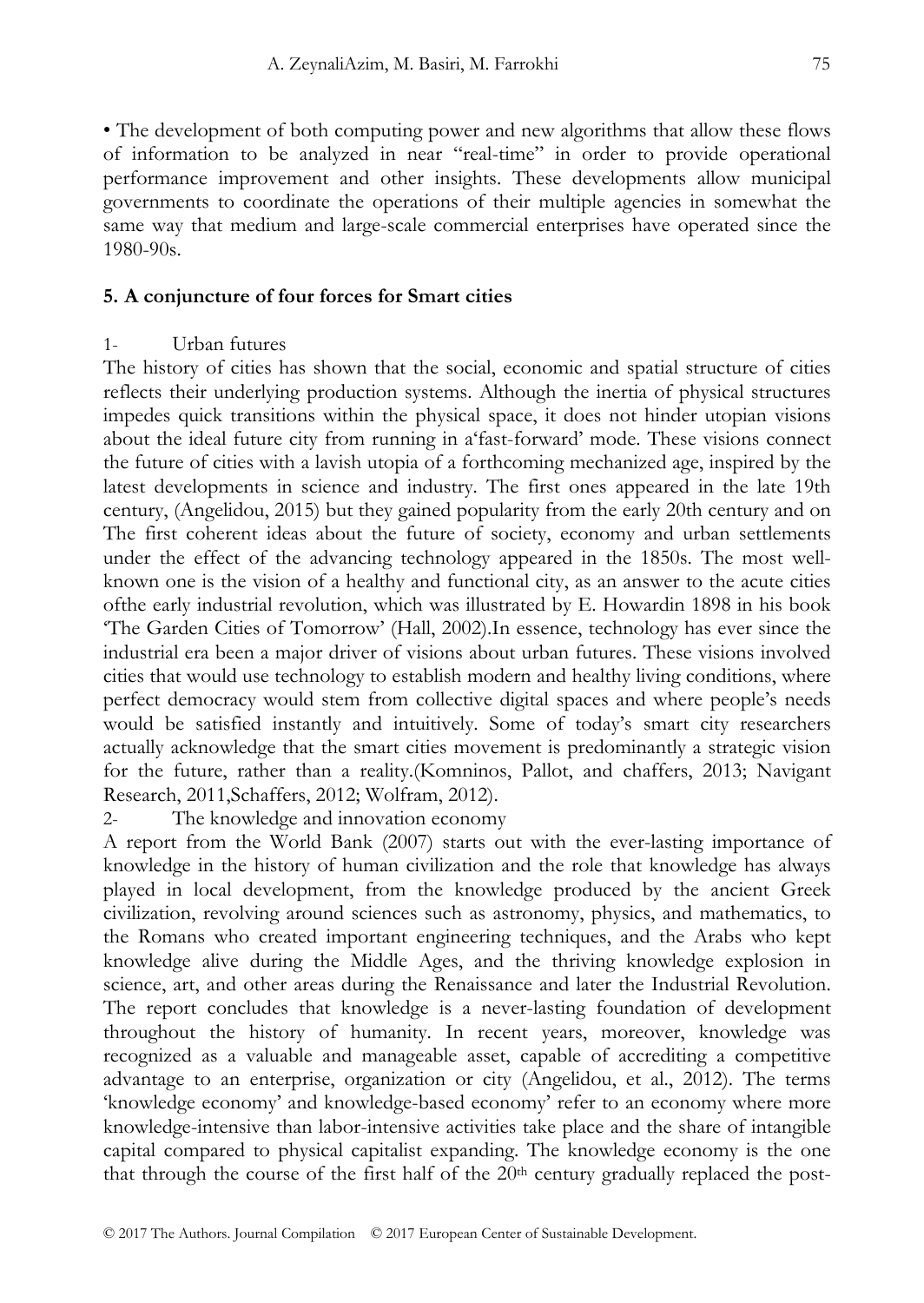industrial economy; the 21st century has been dubbed both as the 'century of knowledge' (Drucker, 1994; Sakaiya, 1991)and as the 'century of learning' (Longworth, 1999).On the whole, the knowledge and innovation economy is an essential driver of the smart city discourse. The technological advancement of the recent decades would not have had such strong impact on cities, if they had not rooted their development in knowledge and innovation (Komninos, 2011a). The knowledge economy played a significant role in the emergence of the idea of smart cities; it is one of the two strands of thinking that formed the current ideas about what a smart city is, how it works, and what it can do.

3- A technology push

The technological advancements of recent years have made feasible the development of a vast array of solutions and products that seek to enable the smart city. These products use ICTs to improve urban function management in areas such as transport, energy, health care, water and waste. As a result, an increasing number of technology vendors and consultancies are looking for a niche in the smart city product market. Other stakeholders in the smart city area occasionally enhance this push, too:

– Global forums and their events (ex. the Smart Cities Summit and the World Intelligent Cities Summit).– Academic research groups that have developed prototypes and solutions for intelligent cities. – Local and global policymaking institutions by means of their policies and funding programs for smart city development (Navigant, 2011).

4- Application Pull

During the past twenty years a series of challenges in the cities 'economies and needs have arisen, enforcing the popularization of the smart city idea. The first one is urbanization. Already since2008 the worldwide urban population is higher than the rural one, and estimations predict that this trend will not only continue, but be reinforced, too (UN, 2012). This fact yields tremendous challenges for city economies in terms of resource efficiency and social sustainability. The second one is climate change and natural resource scarcity which is increasingly becoming a topic of concern for cities; city-wide measures for the mitigation of climate change and emergency situations are now omnipresent in strategies for urban development. Furthermore, the recent financial crisis diminished the – already few – financial recourses of city authorities, forcing them to narrow down their spending on urban development. Finally, in the era of global goods, people and information flow, the ever existing competition among cities is becoming more intense. Cities compete to attract highly mobile citizens and skilled workers (Florida, 2002), investors, tourists, and international events. On the whole, governments will have to offer improved and customizable services in order to attract and sustain vital recourses. In this given situation, local government's represent the decisive pull for the smart city discourse (Wolfram, 2012).This phenomenon explains the wide diffusion of the interest on smart cities during recent years, while it also reveals its penetration in the common culture, as well. The stakeholders who enhance this pull even further include: Grassroots movements, forward-looking software developers and technology enthusiasts who engage in developing and using smart city services and applications (Ratti and Townsend, 2011; Roche, Nabian, Kloeckl, and Ratti, 2012; Townsend, 2002; Townsend, Maguire, Liebhold, and Crawford, 2010).

– Public and non-profit organizations participating in the smart city discourse, such as the Intelligent Community Forum and the World Bank. – Informative websites such as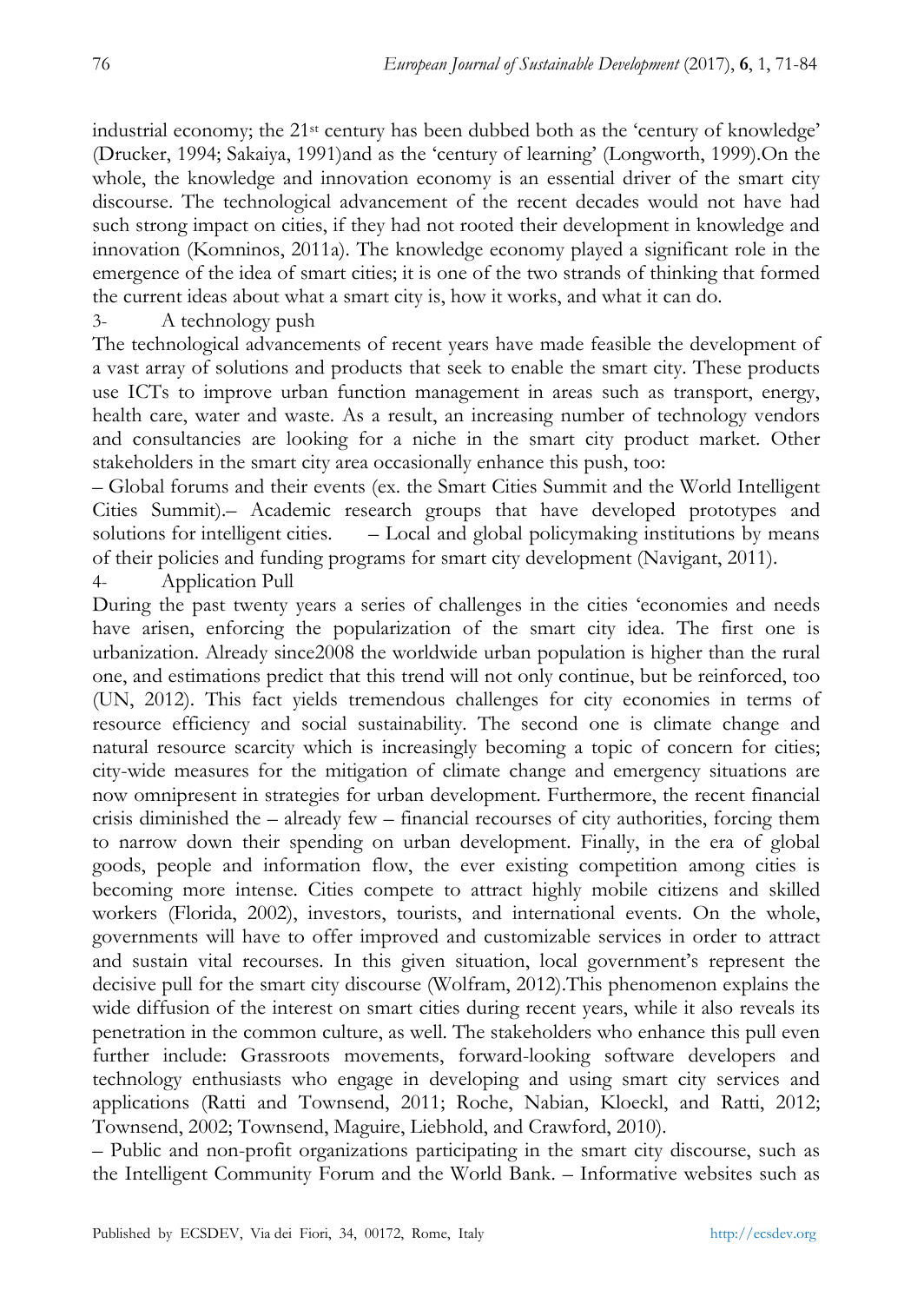online newspapers (ex. The New York Times) and business magazines (ex. Forbes), or sites about urban development (ex. GlobalUrbanist and Citylab) that engage with the smart city topic on a regular basis.





#### **6. Sustainable Development: Definition and Principles**

Theory of sustainable urban development requires changes in the political, social, economic and physical backgrounds. Regional development and urban management should be based on the principles of sustainable development and urban planners should consider the damaging effects of modernism and postmodernism in the city and revise their theoretical defeat and allocate a sustainable charter in the cities and their schedules Urban planners and managers of twenty-first century must put aside the comprehensive plans based on the statistical aspects and declare their defeat. They must begin a potential survey to find the appropriate population to the resources, economy and culture in the cities (Ziari, 2001&Khazaei, Razavian, 2013). Although many definitions abound, the most often used definition of sustainable development is that proposed by the Brundtland Commission (Cerin, 2006; Dernbach J. C., 1998; Dernbach J. C., 2003; S toddart, 2011). This broad definition, which will be used in this research, does not limit the scope of sustainability. The explanation does, however, touch on the importance of intergenerational equity. This concept of conserving resources for future generations is one of the major features that distinguish sustainable development policy from traditional environmental policy, which also seeks to internalize the externalities of environmental degradation. The overall goal of sustainable development (SD) is the long term stability of the economy and environment; this is only achievable through the integration and acknowledgement of economic, environmental, and social concerns throughout the decision making process. In the application of this definition of sustainable development, one issue concerns the substitutability of capital. There are several types of capital: social, natural, and manmade. The definition of weak sustainable development explains that only the aggregate level of capital- matters: manmade, or manufactured, capital is an adequate alternative to natural capital. Strong sustainability,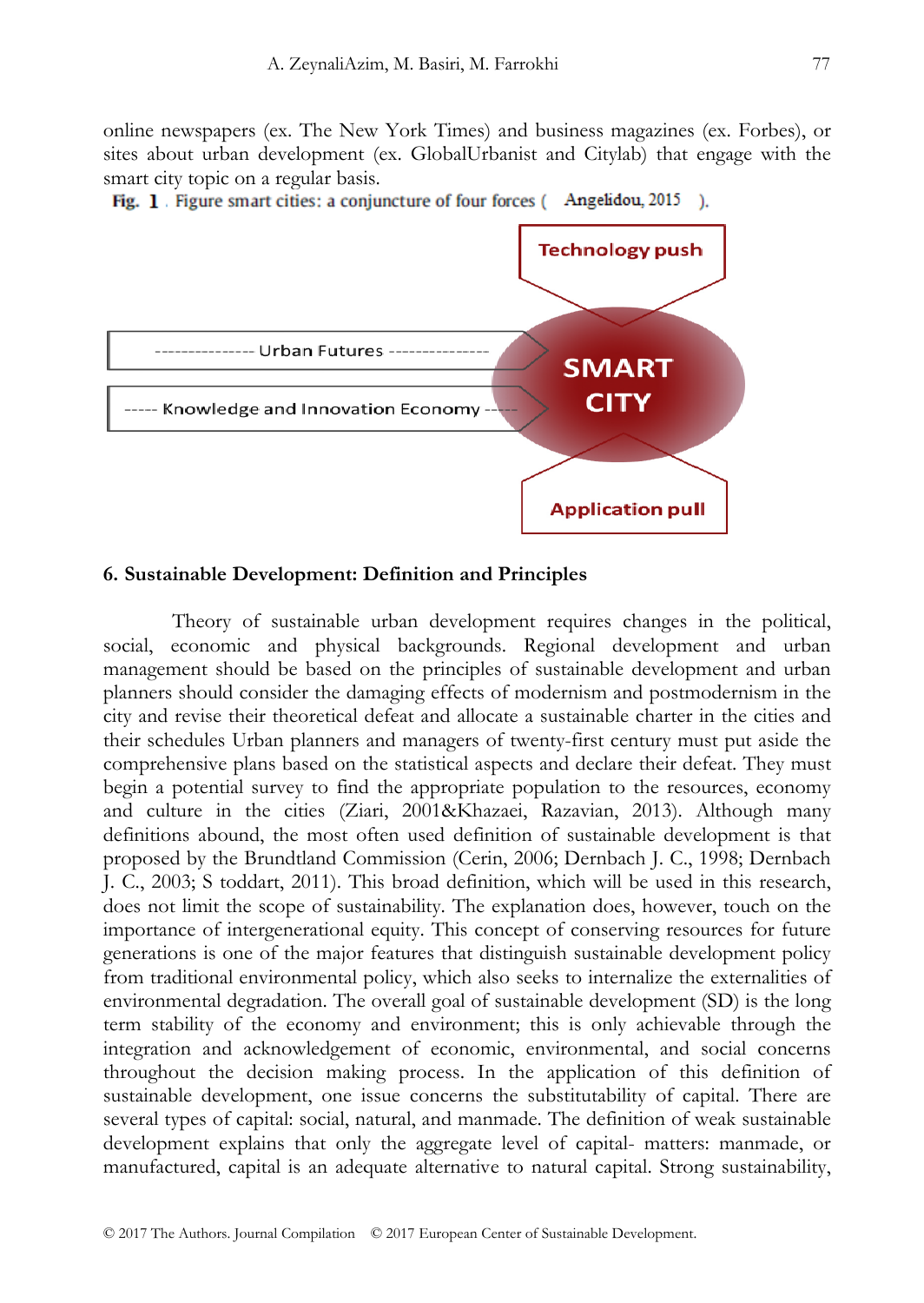on the other hand, recognizes the unique features of natural resources that cannot be replaced by manufactured capital. Most ecologists and environmentalists are proponents of the strong sustainability definition (Stoddart, 2011). In addition to substitutability, this definition of sustainability is also founded on several other important principles. Contained within the common definition of sustainable development, intergenerational equity recognizes the long term scale of sustainability in order to address the needs of future generations (Dernbach J. C., 1998; Stoddart, 2011). Also, the polluter pays principle states that "governments should require polluting entities to bear the costs of their pollution rather than impose those costs on others or on the environment" (Dernbach J. C., 1998, p. 58). Thus, government policy should ensure that environmental costs are internalized wherever possible; this also serves to minimize externalities. The precautionary principle establishes that "where there are threats of serious or irreversible damage, lack of full scientific certainty shall not be used as a reason for postponing cost effective measure to prevent environmental degradation" (United Nations Conference on the Human Environment, 1992). Therefore, the proponent of an activity bears the burden of proving that this action will not cause significant harm. Explicitly stated in the Rio Declaration, the notion of common but differentiated responsibilities recognizes that each nation must play their part on the issue of sustainable development. This principle also acknowledges the different contributions to environmental degradation by developed and developing nations, while appreciating the future development needs of these less developed countries (Brodhag&Taliere, 2006; Dernbach J. C., 1998; United Nations Conference on the Human Environment, 1992). Developed nations, therefore, bear greater responsibility in light of the resources they require and the pressures they exert on the environment. The key principle of sustainable development underlying all others is the integration of environmental, social, and economic concerns into all aspects of decision making. All other principles in the (SD) framework have integrated decision making at their core (Dernbach J. C., 2003; Stoddart, 2011). It is this deeply fixed concept of integration that distinguishes sustainability from other forms of policy. Institutionally, government organizations are typically organized into sectorial ministries and departments. This works fairly well until the system encounters something very comprehensive and highly integrated in nature, such as sustainable development. In practice, sustainable development requires the integration of economic, environmental, and social objectives across sectors, territories, and generations. Therefore, sustainable development requires the elimination of fragmentation; that is, environmental, social, and economic concerns must be integrated throughout decision making processes in order to move towards development that is truly sustainable.

#### **7. Sustainable urban development**

Theory of sustainable urban development requires changes in the political, social, economic and physical backgrounds. Regional development and urban management should be based on the principles of sustainable development and urban planners should consider the damaging effects (Khazaei, Razavian, 2013) of modernism and postmodernism in the city and revise their theoretical defeat and allocate a sustainable charter in the cities and their schedules. Urban planners and managers of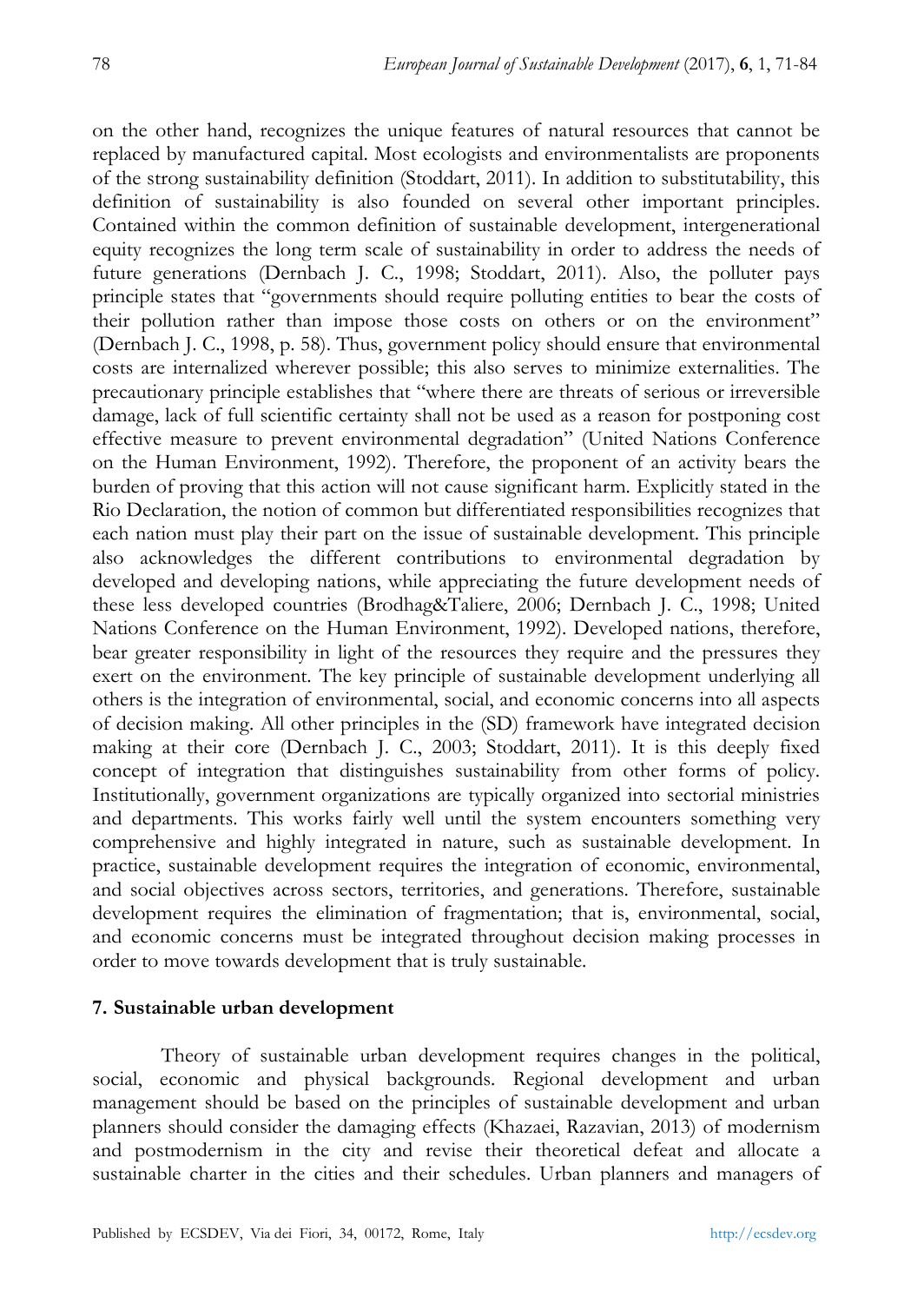twenty-first century must put aside the comprehensive plans based on the statistical aspects and declare their defeat. They must begin a potential survey to find the appropriate population to the resources, economy and culture in the cities. The tax credits for activities consistent with the environment, financial support of these activities, precise programs, laws and educational programs are necessary for the future movements (Ziyari, 2001). Sustainable city is against modern cities which have the following characteristic; large input versus large output. Sustainable city planners should focus on the creation of cities with less energy and materials input and less waste and pollution output (Turner, 1988). Sustainable city is a city with some economic bases which not only have the least adverse impact on the environment but also are effective on the recovery and quality of the city. The sustainable city is a city where the variety be supported and a clear separation among incomes and social groups does not exist, and all individuals and groups have access to basic services and facilities. Thus sustainable city is a city which in terms of sustainable urban development, economic growth, income and employment can fulfill the needs of its citizens. And it pays attention to health status of the people from environmental and health care perspectives and has no problems of urban air pollution, water and green space pollution, leisure time spending and etc. On the other hand sustainable city is a city which acts coordinated and has citizen participation in solving urban problems, and has sustainable development from the bottom to up for planning and management of urban areas. In general it would be a city for all its citizens (Bahreini, 1997).

#### **8. Considerations for Sustainable Urban Development**

With regards to the challenges identified from both the FSSD analysis and smart city practitioner interviews around the notion that urban development in smart cities may not occur in a sustainable manner, the FSSD practitioners noted various considerations. Leung(2013) stated that sustainable development in each characteristic of the Smart City Model should always be examined through a lens of the Sustainability Principles. Hauser (2013) answered, that a general definition of sustainability should be applied through the six characteristics in order to avoid confusion amongst planners and to provide opportunity for the city to develop in a sustainable manner. Purkis (2013) answered that smart city practitioners using the smart city concept have to come up with a clear description of succession terms of sustainability in each of the areas highlighted by the six characteristics. He also stated that by having defined success, cities can then develop and apply appropriate metrics to track and measure their performance. James (2013) stated that an SSD approach paired up with sufficient participatory planning and institutionalization can ensure that development in the areas defined by the six characteristics remain sustainable. MacKinnon (2013) stated that in order to ensure sustainable development, it is important to establish a system that allows a city to analyze initiatives and pass decisions through a filter, characterized as the four Sustainability Principles. Duke Castle (2013), Principal of the Castle Group, pointed out that to achieve sustainable development, sustainability and climate change have to be made relevant for people. Further, he added that in order to make sustainability relevant again there is a need for an emotional shift to occur in society.Waldron (2013) stated that he disagrees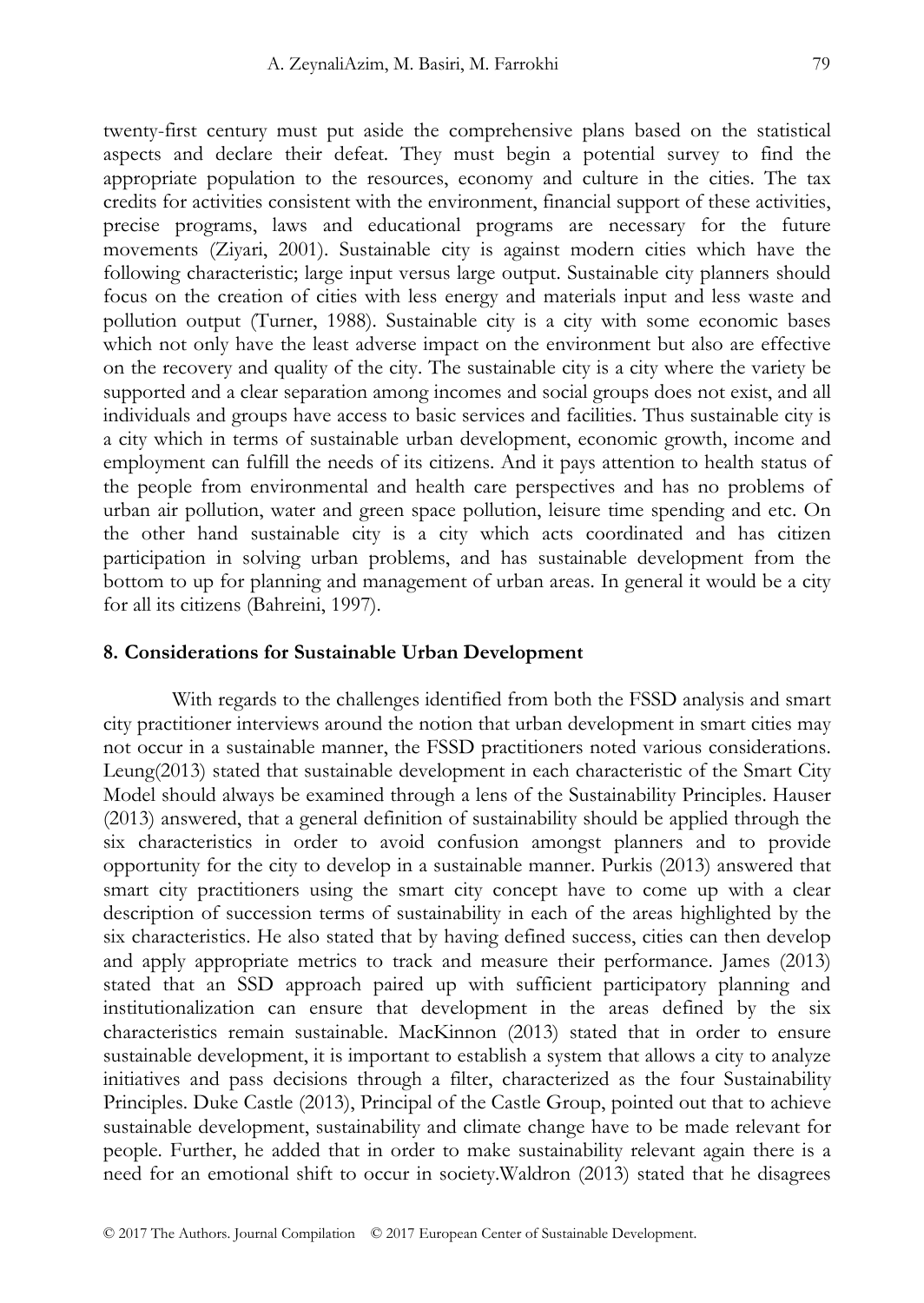with the way the six characteristics of the Smart City Model are structured, because it suggests a hierarchical order between the characteristics and also divides up a whole system into silos. The practitioner suggested combining all characteristics and recognizing them as one living system that is supported by technological (non-living) systems. Further, he suggested that by following this mental model, an overarching strategy should be created with a goal of restoring the living systems. All eight practitioners stated that there is a need for a shared understanding of sustainability, and that it should be defined by the four Principles of Sustainability. Further, Purkis (2013),James (2013), and Pohlmann (2013) responded that having a shared and principled definition of sustainability allows for the communication of complex issues, and enables transformational change. As described by James (2013), "having shared principles where all departments and agencies in a city are using the same principles to guide sustainability in their own issue areas will more likely bring about a systems approach where the results of all those actions complement each other and work towards the same goal rather than conflict with each other."

# **9. Smart City relationship with sustainable urban development**

Human development since the Industrial Revolution has had serious impacts on the environment, and the growth and destructive actions of human society have resulted in negative impacts on the Earth's sub-systems (Steffen et al. 2011). We are therefore facing a systematic sustainability challenge (Ny, etal. 2006), wherein human behavior cannot continue on the same course without having significant negative impacts on future generations' ability to meet their needs (O'Brien 1999). Reaching sustainability will require significant and widespread changes in human behavior. The global urbanization trend is creating an urgency to find smarter ways to manage the accompanying challenges (Nam and Pardo 2011). Sustainable cities have become a highly desired goal for future urban development. For the scope of this thesis, we focus on the concept of smart cities, defined as cities where "investments in human and social capital and traditional (transport) and modern (ICT) communication infrastructure fuel sustainable economic growth and a high quality of life, with a wise management of natural resources,through participatory governance" (Caragliu, Del Bo and Nijkamp 2011, 6). Smart cities highlight important aspects of sustainability, such as the need for responsible resource management, energy efficiency, and citizen engagement. However, the smart city concept can only help a city to reach sustainability if it allows it to function within the natural boundaries of the Earth. Given the present day understanding of the smart city concept, it is unclear whether it holds the necessary characteristics to ensure that sustainable development can occur. Smart cities are highly complex and interdependent, since they are built from large, interconnected systems. Studying them would therefore require an approach that works well in complexity. By studying the smart city concept through a Strategic Sustainable Development (SSD) approach, one is able to examine it from a systems perspective, and evaluate whether sustainability can be reached in a strategic manner.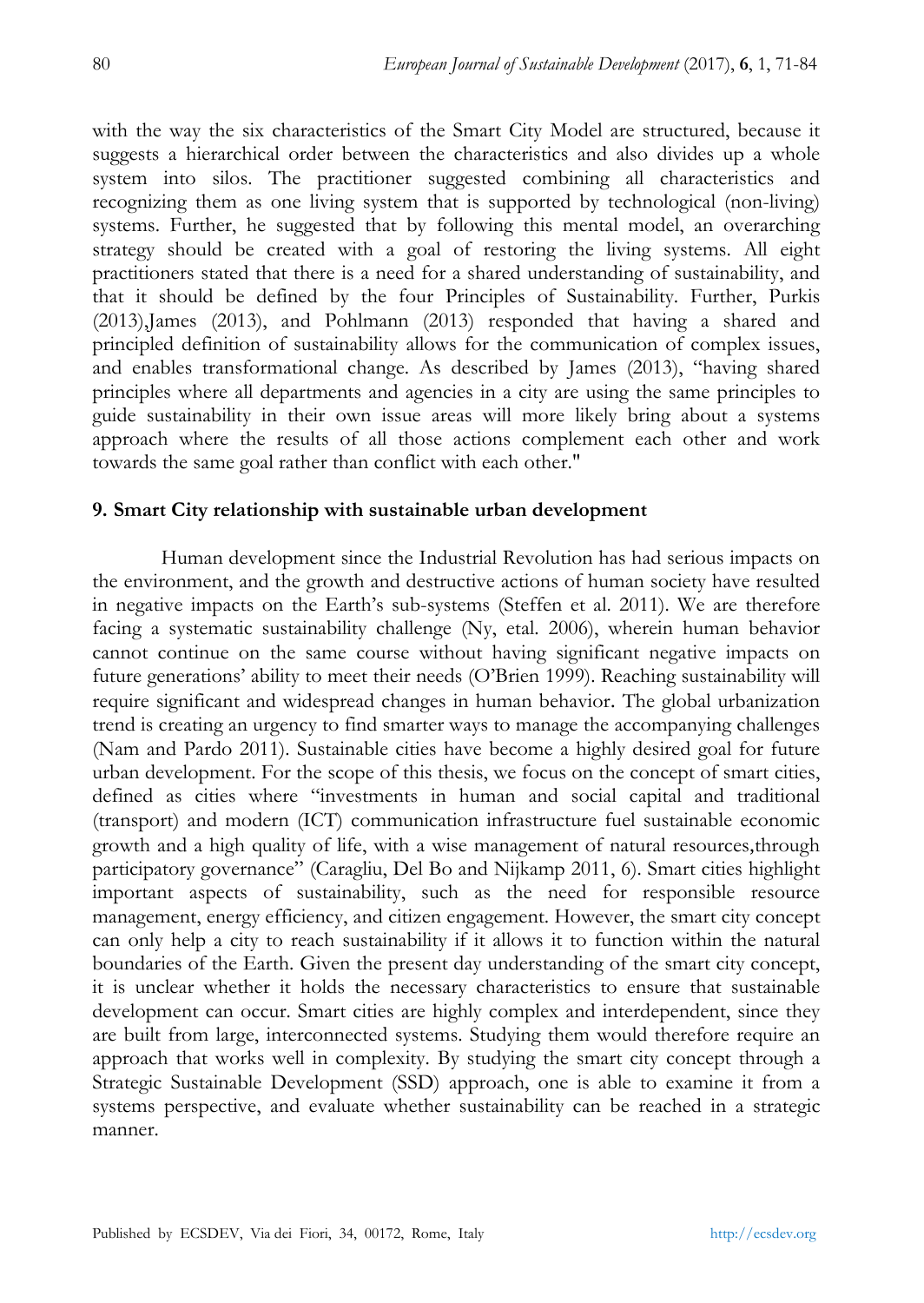#### **Conclusion**

Today the growth of modern cities is such that it is unprecedented in the history of urbanization. Parallel to the growth the urban environmental problems have also been increased. Unfortunately, there is not much time to modify past failures and improve the status quo, and ensure the protection of the environment. Consequently its important to pay attention to the development of sustainable urban planning and its role in urban management issues is an objective that requires a new approach to urban planning. Global urbanization and the sustainability challenge are putting increasing pressure on urban systems. A new way of thinking, with an emphasis on taking a systems perspective, will be required to address these challenges. The concept of smart cities already holds the potential to address aspects of the sustainability challenge by promoting citizen participation,developing innovative and smart solutions for sustainability, increasing efficiency in city systems, and adopting a transparent and inclusive governance system. Smart Cities are those towns which use information technology to improve both the quality of life and accessibility for their inhabitants, i.e. applying sustainable development in economic, social, and environmental areas. They also keep citizens informed on said development, and thus interacting and adapting to their needs in real time. We hope that this Research contributes to the exciting research within smart cities, and aids in maximizing the potential for the smart city concept to stand as a solution for sustainability in our increasingly urbanized world.

## **References**

- UNPD (United Nations Population Division), (2007), World Urbanization Prospects,/ http://esa.un.org/unup/index.asp?panel=1
- Owen, D., *Green Metropolis*, Riverhead, London, Paris, (2009), AutoLib', http://www.autolibparis.fr/spip.php?rubrique1
- USC (Urban Systems Collaborative), (2011), urbansystemssymposium.org
- Mori Koichiro, Christodoulou Aris, (2012) "Review of Sustainability Indices and Indicators: Towards a New City Sustainability Index (CSI)," Environmental Impact Assessment Review 32: 1, 94–106.
- UN, United Nations, (2008), "World Urbanization Prospects: The 2007 Revision Population Database" (2008),http://esa.un.org/unup/.
- Albino, Vito,Berardi, Umberto, Dangelico, Rosa Maria, (2015), Smart Cities: Definitions, Dimensions,Performance, and Initiatives, Journal of Urban Technology, 2015, http://dx.doi.org/10.1080/10630732.2014.942092.
- Hammer Stephen, Kamal-Chaoui Lamia, Robert Alexis, and Plouin Marissa, (2011), Cities and Green Growth: A Conceptual Framework, OECD Regional Development Working Papers 08, OECD Publishing.
- O'GradyMichael, O'HareGregory, (2012), "How Smart Is Your City?" Science 335: 3, 1581–1582,DOI: 10.1126/science.1217637.
- Bollier, David, (1998), How Smart Growth Can Stop Sprawl, Essential Books, Washington, DC.
- Caldwell, Bob, (2002), Portland, a city of 'smart growth', The Masthead, vol. 54, no. 2.

Cisco, (2005), Dubai: The Smart City, http://www.cisco.com/web/learning/le21/le34/downloads/689/nobel/2005/docs/A bdulhakim\_Malik.pdf. - IBM, (2009), Smarter Cities: New York 2009, http://www.ibm.com/smarterplanet/us/en/smarter\_cities/article/newyork2009.html.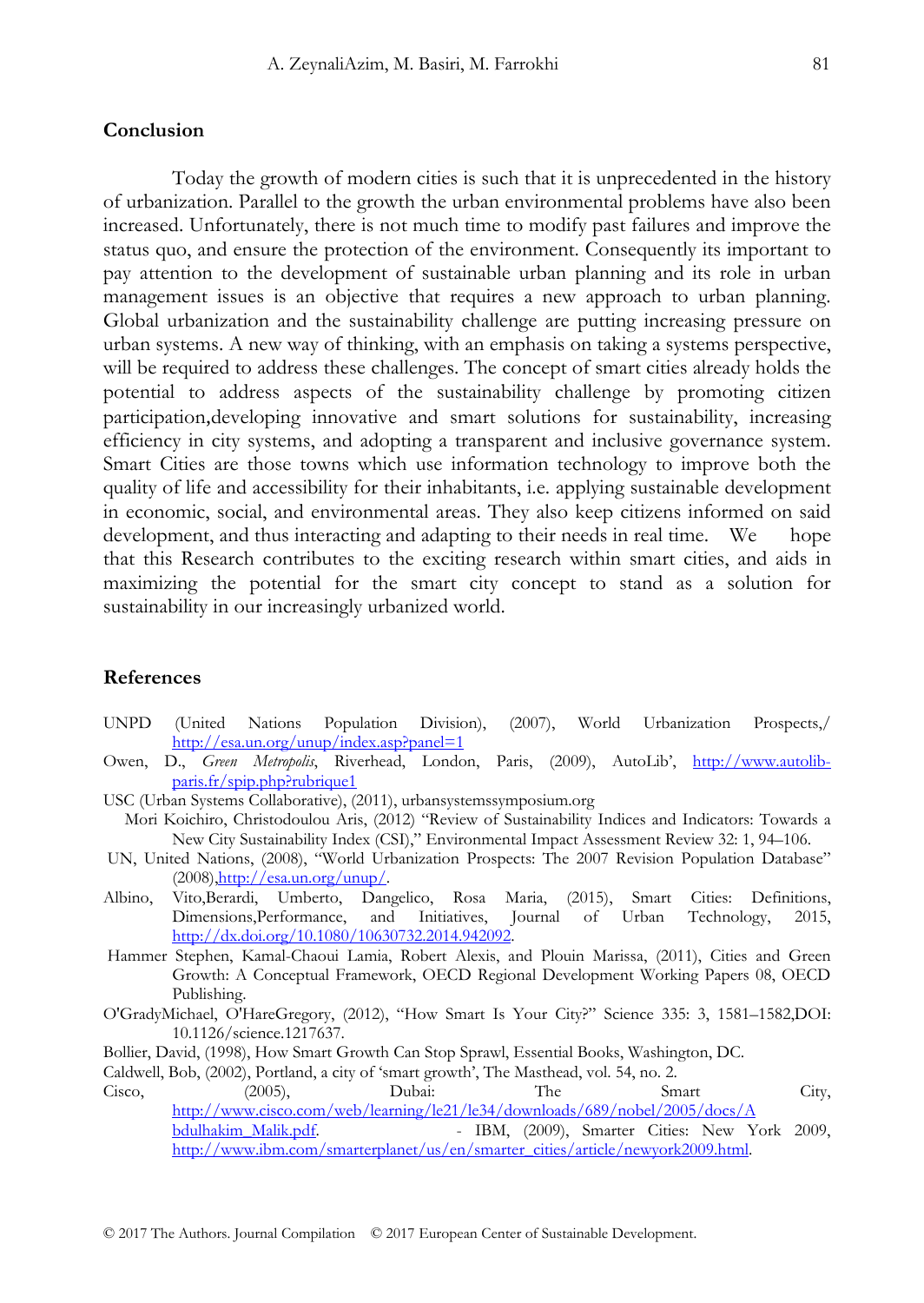- Portland, (2011), Electric vehicle infrastructure drives Portland's economy and environment,http://www.oregonlive.com/opinion/index.ssf/2011/05/electric\_vehicle\_infrastruc t ur.html.
- UNEP (United Nations Environment Programmer), (2012) The Global Initiative for Resource Efficient Cities,

http://www.unep.org/resourceefficiency/Policy/ResourceEfficientCities/Activities/GI.REC/tab id/771769/Default.aspx.

- Edward L. Glaeser and Bruce Sacerdote, (1999) "Why Is There More Crime in Cities?" Journal of Political Economy, Vol. 107, no. 6, part 2 (December 1999) 225.
- Lilian Edwards, (2015), "Privacy, security and data protection in smart cities: a critical EU law perspective ", CREATe Working Paper 2015/11, DOI: 10.5281/zenodo.34501.
- R.P. Dameri, A. Cocchia, (2013) *"Smart City and Digital City: Twenty Years of Terminology Evolution"*. ITAIS-Italian Conference of Information Systems (2013), p. 4, available at http://www.cersi.it/itais2013/pdf/119.pdf. The current leading academic non-vendor text is perhaps Townsend, supran X.
- AbdoullaevAzamat, (2011), Keynote: "A Smart World: A Development Model for Intelligent Cities", The 11th IEEE International Conference on Computer and Information Technology (CIT-2011),
- ISO, (2014), "Smart Cities", ISO/IEC JTC 1, Information technology, Cover photo credit: ISO/CS, 2015, www.iso.org/iso/home/about/iso\_ members.htm.
- Angelidou Margarita, (2015), "Smart cities: A conjuncture of four forces", Cities, Vol. 47, pp 95-106.
- Hall, P. (2002). Cities of tomorrow: An intellectual history of urban planning and design in the twentieth century (3rded.). Wiley-Blackwell.
- Komninos, N., Pallot, M., &Schaffers, H. (2013). Open innovation towards smarter cities. Open innovation 2013, pp. 34–41. Luxembourg: European Commission, Directorate-General for Communications Networks Content and Technology.
- Navigant Research (2011). Smart cities; intelligent information and communications technology infrastructure in the government, buildings, transport, and utility domains (research report). http://www.navigantresearch.com/research/smartcities Retrieved 09.02.12.
- Schaffers, H. (2012). Empowering citizens to realizing smart cities: Results from FIREBALL Smart city case studies (presentation). 2012 future internet assembly (FIA), ''smart cities and internet of things'', 10–11 May 2012, Aalborg.  $\langle \text{http://www.fi-10} \rangle$ aalborg.eu/downloads/Session\_1.1\_Hans\_Schaffers.pdf>.
- Wolfram, M. (2012). Deconstructing smart cities: An intertextual reading of concepts and practices for integrated urban and ICT development. REAL CORP 2012, 14–16 May 2012, Schwechat. <http://www.corp.at/archive/CORP2012\_ 192.pdf>.
- World Bank (2007). Building knowledge economies; advanced strategies for development. World Bank Institute Development Studies.
- Angelidou, M., Gountaras, N., &Tarani, P. (2012). Engaging digital services for the creation of urban knowledge ecosystems: The case of Thermi, Greece. International Journal of Knowledge-Based Development, 3(4), 331–350.
- Drucker, P. (1994). The post-capitalist society. New York: Harper-Collins.
- Sakaiya, T. (1991). The knowledge-value revolution or a history of the future. New York: Kondasha.
- Longworth, N. (1999). Making lifelong learning work: Learning cities for a learning century. London: Kogan Page.
- Komninos, N. (2011a). Intelligent cities: Variable geometries of spatial intelligence. Intelligent Buildings International, 3(3), 172–188. http://dx.doi.org/10.1080/ 17508975.2011.579339.
- Ratti, C., & Townsend, A. (2011). Harnessing residents' electronic devices will yield truly smart cities. Scientific American, 16 August 2011. <http//: www.scientificamerican.com/article.cfm?id=thesocial-nexus> Retrieved 20.04.12.
- Roche, S., Nabian, N., Kloeckl, K., &Ratti, C. (2012). Are 'smart cities' smart enough? Global geospatial conference 2012, spatially enabling government, industry and citizens, 14–17 May 2012, Québec City, Canada. <http://www.gsdi.org/gsdiconf/ gsdi13/papers/182.pdf>.
- Townsend, A. (2002). Mobile and wireless technologies: Emerging opportunities for digital government. 2002 annual national conference on digital government research Los Angeles, California.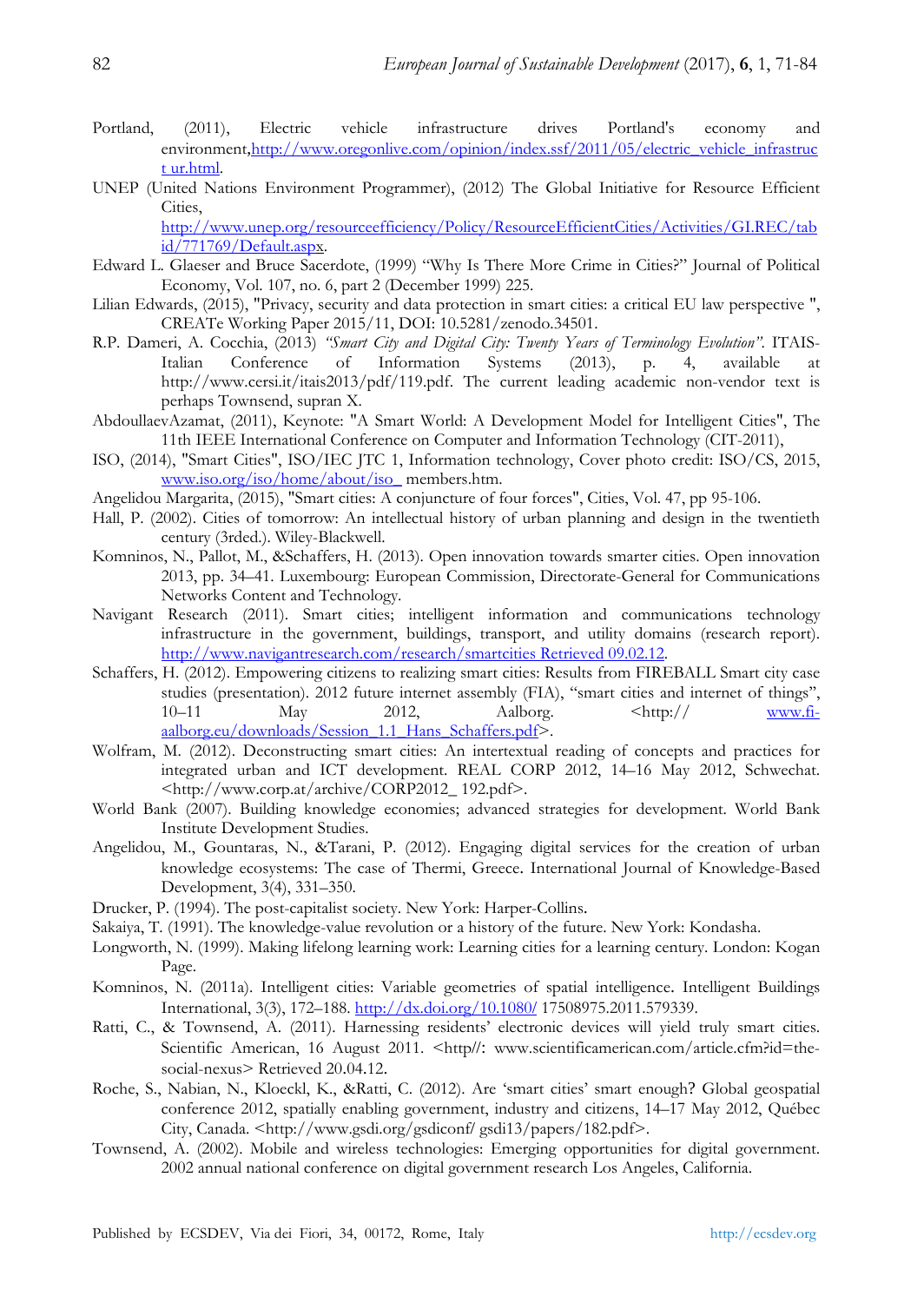- Townsend, A., Maguire, R., Liebhold, M., & Crawford, M. (2010). The future of cities, information, and inclusion: A planet of civic laboratories. Institute for the Future.
- Navigant Research (2011). Smart cities; intelligent information and communications technology infrastructure in the government, buildings, transport, and utility domains (research report). http://www.navigantresearch.com/research/smartcities Retrieved 09.02.12.
- United Nations (2012). World urbanization prospects; the 2011 revision. New York: Department of Economic and Social Affairs, United Nations.
- Florida, R. (2002). The rise of the creative class. Basic Books.
- NYC, (2009), NYC rolling out new technology projects, http://www.crainsnewyork.com/article/20091001/FREE/910019988
- Stockholm, (2006), Stockholmforsoket, Facts and Results from the Stockholm Trial, see http://www.stockholmsforsoket.se/upload/Hushall\_eng.pdf.
- Singapore, (2011), Singapore LiveTraffic, http://www.livetraffic.sg/mobileapp.
- Peterborough, (2011), http://www.eweekeurope.co.uk/news/peterborough-aims-to-be-most-sustainable-u k-city-thanks-to-tech-5898, http://www.youtube.com/watch?v=xCrYnLU\_EK0.
- Steffen, Will, JaquesGrinevald, Paul Critzen and John McNeill. (2011), The Anthropocene: conceptual and historical perpective. Philosophical Transactions of the Royal Society 369: 842 – 867.
- Ny, Henrik, Jamie MacDonald, Göran Broman, Ryoichi Yamamoto, and Karl-HenrikRobèrt. 2006. Sustainability constraints as system boundaries. An approach to making life-cycle management strategic. Journal of Industrial Ecology 10, no. 1-2: 61-77.
- O'Brien, Christopher. 1999. Sustainable production a new paradigm for a new millennium. International Journal of Production Economics 60: 1 – 7.
- Nam, Taewoo, and Theresa A. Pardo. 2011. Conceptualizing Smart City with Dimensions of Technology, People, and Institutions. Proceedings of the 12<sup>th</sup> Annual International Conference on Digital Government Research. http://www.ctg.albany.edu/publications/journals/dgo\_2011\_smartcity/dgo\_2011\_smartcity.pdf

(accessed on January 17, 2013).

- Caragliu, Andrea, Chiara Del Bo, Peter Nijkamp. 2011. Smart cities in Europe. Amsterdam: VU University of Amsterdam, 48: 1-12.
- Cerin, P. (2006). Bringing economic opportunityinto line with environmental influence: A Discussion on the Coasetheorem and the Porter and van der Linde hypothesis. Ecological Economics, 209- 225.
- Dernbach, J. C. (1998). Sustainable development as a framework for national governance.Case Western Reserve Law Review, 1-103.
- Dernbach, J. C. (2003). Achieving sustainabledevelopment: The Centrality and multiplefacets of integrated decisionmaking.Indiana Journal of Global Legal Studies, 247- 285.
- Stoddart, H. (2011). A Pocket guide to sustainable development governance.Stakeholder Forum.
- United Nations Conference on the Human Environment. (1992). Rio Declaration onEnvironment andDevelopment.Rio de Janiero, Brazil: United Nations.
- Brodhag, C., andTaliere, S. (2006). Sustainabledevelopment strategies: Tools for policy coherence. Natural Resources Forum, 136- 145.
- Ziyari K (2001), Sustainability and responsibility for urban planners in the twenty-first century, Journal of Science and Literature Faculty.
- Khazaei M, Razavian M.T, (2013), Sustainable Urban Development (an innovative approach in the development of cities around the world), International Research Journal of Applied and Basic Sciences, Vol, 4 (6): 1543-1547. Science Explorer Publications.
- Turner T(1997): The city like a prospect, a view beyond the design super renewal urban planning designs, translated by FarshadNorian, Tehran, processing and urban planning company.
- Bahreinish (1997) Urbanization and sustainable development, Policy approach Journal, No. 17, pages 33 to 35.
- Leung, Pong. 2013. Skype interview by authors. Vancouver, Canada. April 13, 2013.
- Hauser, Regina. 2013. Skype interview by authors. Portland, USA. April 11, 2013.
- Purkis, John. 2013. Skype interview by authors. Ottawa, Canada. April 10, 2013.
- James, Sarah. 2013. Skype interview by authors. Cambridge, USA. April 13, 2013.

MacKinnon, Lisa. 2013. Skype interview by authors. Madison, WI, USA. April 13, 2013.

Castle, Duke. 2013. Skype interview by authors. Portland, Oregon, USA. April 12, 2013.